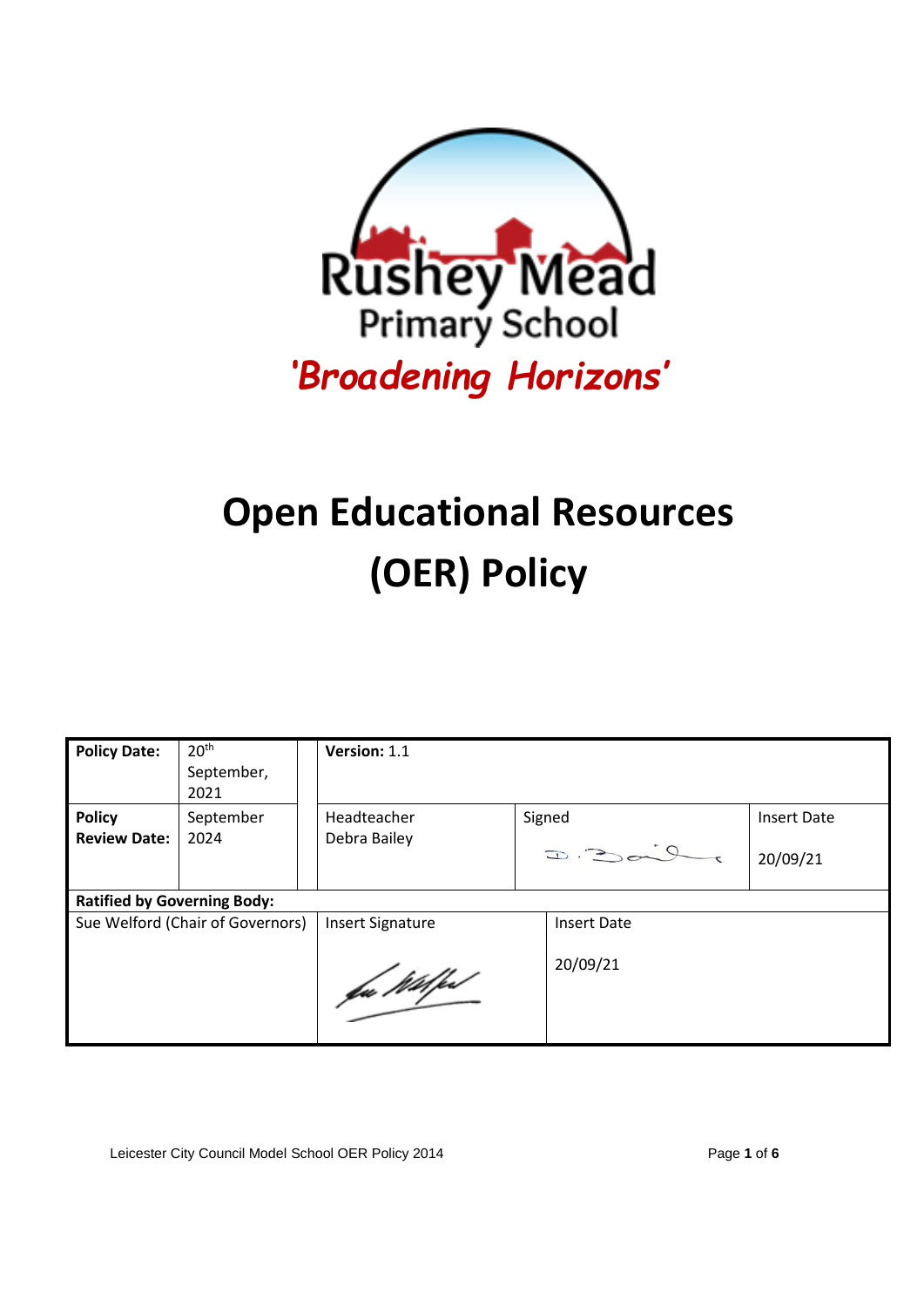## **Leicester City Council Model School Open Educational Resources (OER) Policy Community and Voluntary Controlled Schools**

#### **Contents**

**[Introduction](#page-1-0)** 

- 1. [Model School OER Policy](#page-2-0)
- 2. [Title](#page-2-0)
- 3. [Policy](#page-2-0)
- 4. [Definitions](#page-3-0)
- 5. [Clarity of licensing](#page-3-1)
- 6. [Disputes](#page-4-0)

#### <span id="page-1-0"></span>**Introduction**

This model policy is provided by Leicester City Council to support city community and voluntary controlled schools – schools where the council is the employer. It can be used by schools in discussing, developing and adopting a local Open Educational Resources (OER) Policy.

Any OER policy school communities put in place will be determined by their status as employer. In England, the employer for staff working at community schools and voluntary controlled schools is the Local Education Authority (LEA). In Leicester, the LEA is Leicester City Council. For other types of school, including voluntary aided schools, foundation schools (sometimes called trusts), and academies, the school governing body will usually be the employer. The council has also provided a model policy for these schools to consider.

Leicester City Council has provided permission for city community and voluntary controlled school staff to share the educational resources they create under an open licence. In the UK, school staff should be aware of the [recent amendments to Copyright](http://www.copyrightsandwrongs.nen.gov.uk/ipr-and-copyright?layout=item)  [laws, which impact on school](http://www.copyrightsandwrongs.nen.gov.uk/ipr-and-copyright?layout=item) use of materials. These amendments don't affect the law as it relates to ownership of copyright. The permission provided by Leicester City Council addresses the position of the council as the copyright owner of resources made by employees in the course of their employment.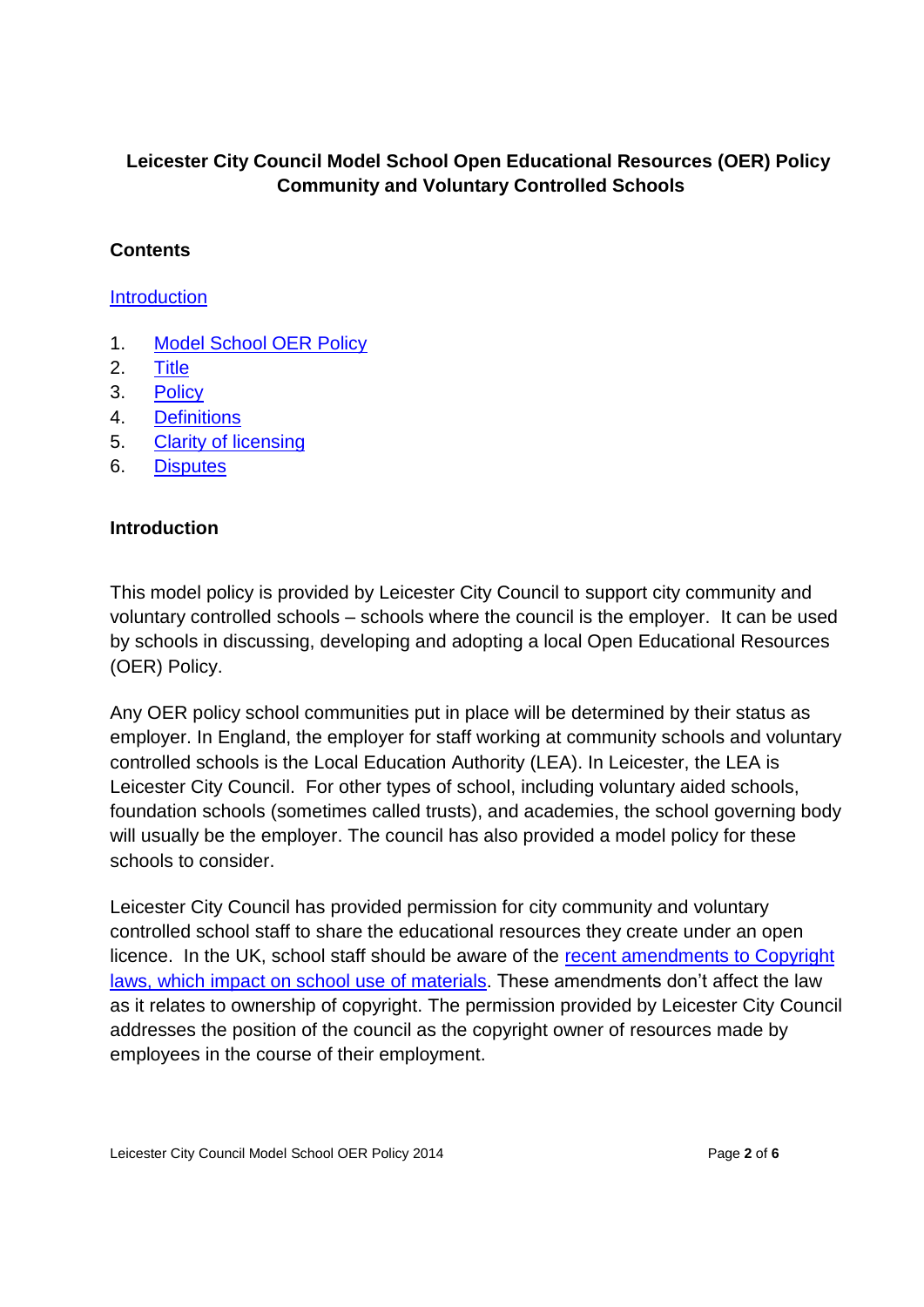The permission recognises the value of school staff sharing resources and is designed to encourage and increase sharing through open licensing, and make sure that school staff and schools get recognition for their work. Schools can help raise awareness about copyright and embed a culture of sharing through the process of discussion and adoption of a local Open Licensing Policy.

Schools and school governing bodies are encouraged to review the permission given by Leicester City Council to community and voluntary controlled schools in Leicester to openly license their educational resources, along with the information and resources provided in the Open Educational Resources for Schools Guidance pack:

<http://schools.leicester.gov.uk/openeducation>

## <span id="page-2-0"></span>**Model School OER Policy**

## **Title: Rushey Mead Primary School Open Educational Resources (OER) Policy**

## **1. Openly Licensing Educational Resources**

Rushey Mead Primary School wishes to encourage the open and free exchange of educational information, knowledge and resources, and support the use, development and production of intellectual property that is freely available to all.

- 1.1 As employer, Leicester City Council asserts its ownership of copyright arising from resources staff create in their line of employment.
- 1.2 Leicester City Council has provided permission for employees of the school to openly license educational resources produced in the line of employment. This policy seeks to support the school and staff in benefiting from that permission.
- 1.3 Rushey Mead Primary School applies by default a [Creative Commons Attribution (CC-BY) licence<sup>1</sup>] to all externally shared educational resources created by staff in their line of employment.
- 1.4 Where educational resources incorporate or build upon existing openly licensed works which require adaptive works to be wholly or partially released under a specific open licence (for example, a Creative Commons Attribution-Share Alike

 $\overline{a}$ 

 $<sup>1</sup>$  Leicester City Council recommends the use of the CC-BY licence, and asks schools to consider the benefits of</sup> applying the least restrictions possible to the Creative Commons licence they decide to adopt.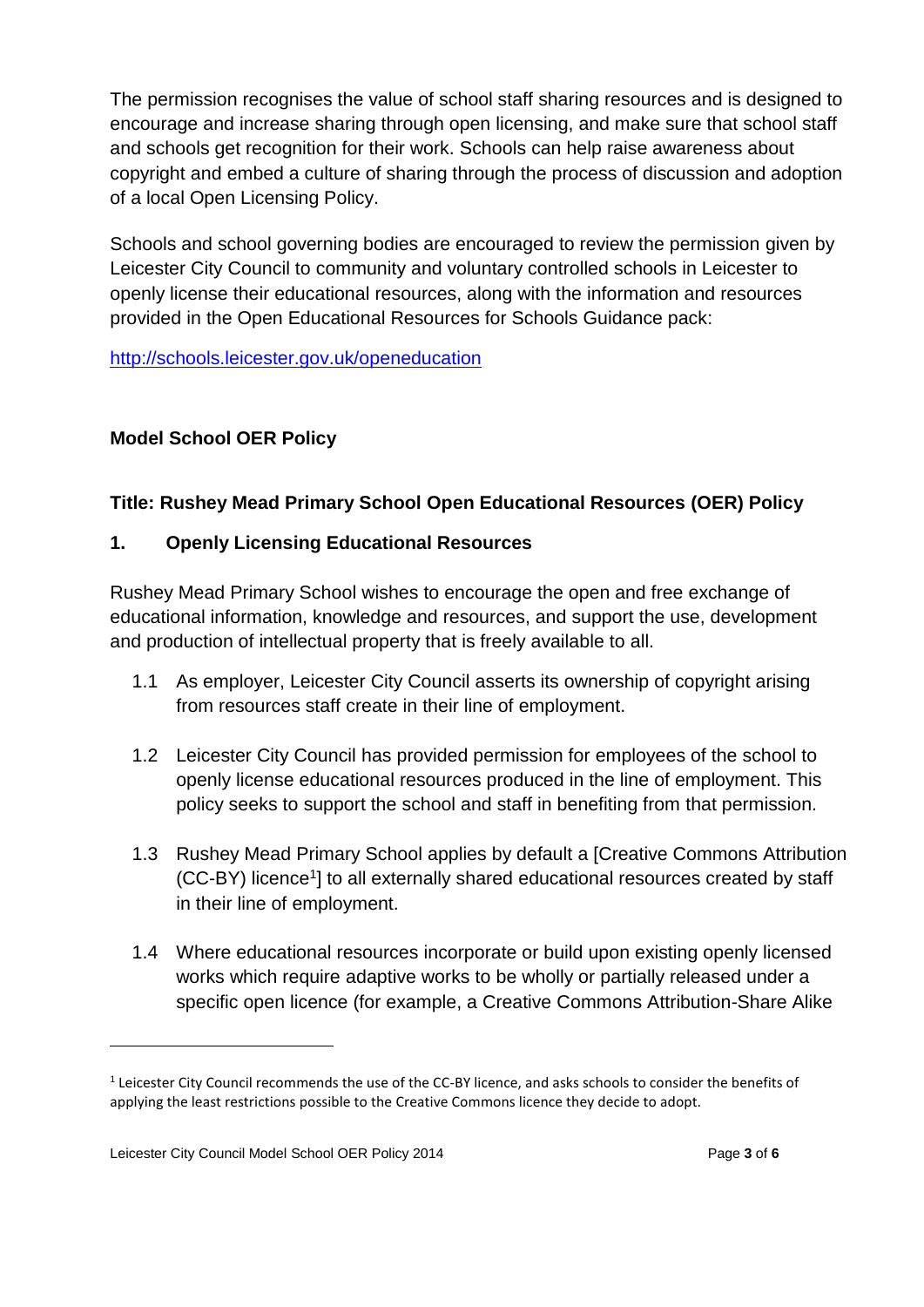Licence - CC-BY-SA), a licence appropriate to the permission given will be applied, along with proper attribution.

- 1.5 Intellectual property in relation to work other than educational resources created in the line of employment is protected by default, and may only be waived or altered with the agreement of Leicester City Council.
- 1.6 Rushey Mead Primary School encourages all staff and students to support free and open access to intellectual property and to openly license work created in their capacity as an individual.
- 1.7 Rushey Mead Primary School does not make any claim over the ownership of outputs or outcomes of students' work. These belong to the creator.

#### <span id="page-3-0"></span>**2. Definitions**

- 1.1 "Externally shared' means made available to people other than employees or students of Rushey Mead Primary School.
- 1.2 "Educational resources" as referred to in this policy includes all resources created in the line of employment by employees to support, or as a result of, learning, teaching, and learning community development and management. This includes (but is not limited to) course materials, lesson plans, presentations, multimedia resources, study and revision materials, as well as staff development materials and model school policy documents.

## <span id="page-3-1"></span>**3. Clarity of Licensing**

- 1.3 All published works should be clearly labelled using the appropriate symbol from the Creative Commons licence set, or labelled as appropriate in instances where it is not practical to include the icon symbol (for example, the licence name could be spoken on an audio file, and/or included in the file name).
- 1.4 Staff who have created resources will be credited by name, except in cases where the author declines to have work attributed to them.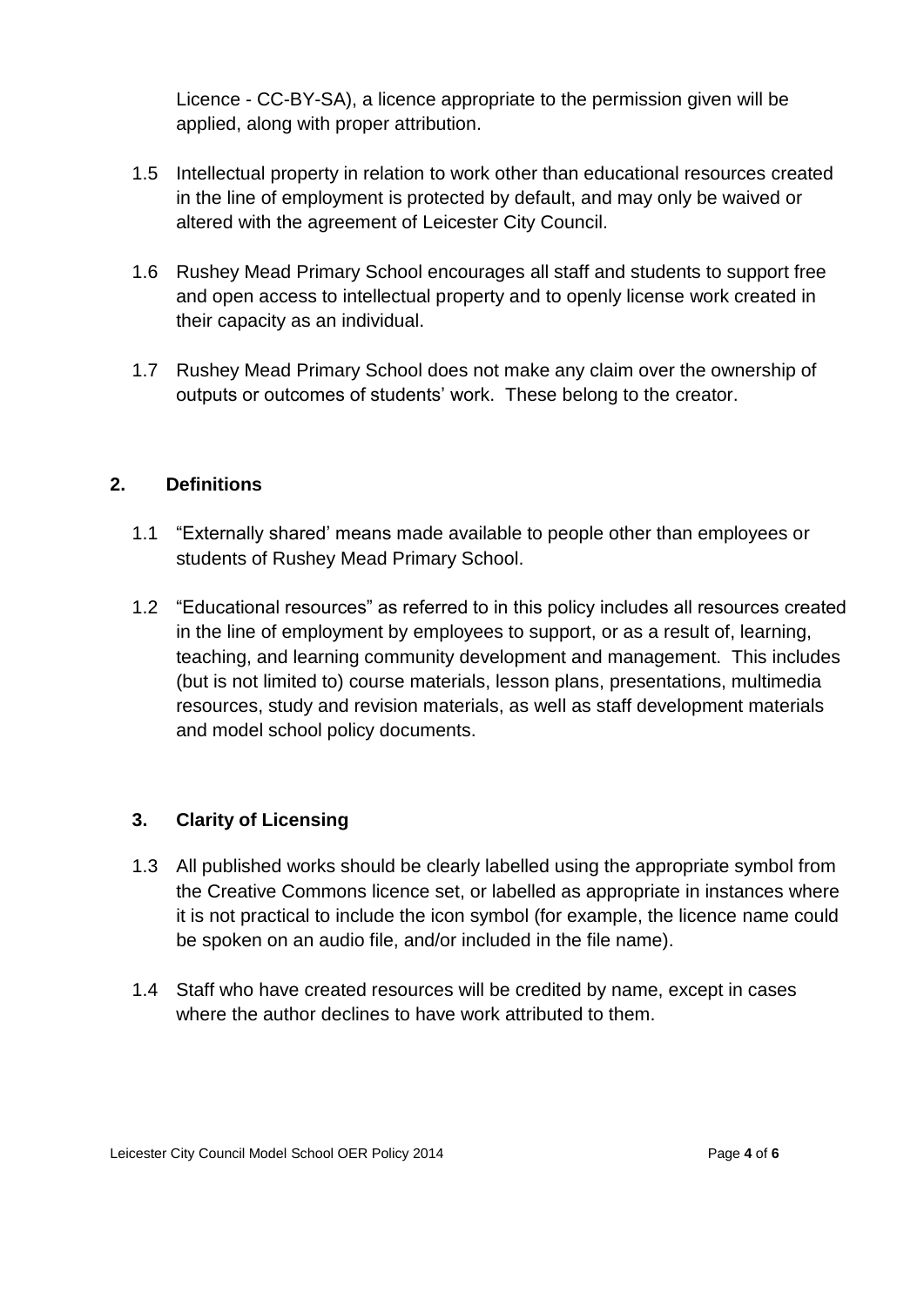1.5 Example Rushey Mead Primary School default licence<sup>2</sup>:

$$
\bigcirc \hspace{-0.5em} \bigcirc \hspace{-0.5em} \bigcirc \hspace{-0.5em} \bigcirc
$$

[Name of resource] (2015) by [name of author/s], Rushey Mead Primary School[/Leicester](http://www.leicester.gov.uk/education-learning.aspx)  [City Council](http://www.leicester.gov.uk/education-learning.aspx) shared under a [CC-BY 4.0](http://creativecommons.org/licenses/by/4.0/) licence

#### <span id="page-4-0"></span>**4. Disputes**

Intellectual property in relation to work other than educational resources released under open licence is protected by default and may only be waived or altered with the express agreement of Leicester City Council.

Where there is a dispute over ownership, including ownership or co-ownership of intellectual property relating to resources, and/or requests relating to the selling or patenting of any intellectual property relating to works produced in the line of employment, the following process will apply:

- 1. In the first instance the dispute should be documented and presented to the school's Headteacher.
- 2. If the dispute is still not resolved then the documentation should be presented to the Chair of Governors.
- 3. Mediation with Leicester City Council will be undertaken if the dispute cannot be resolved by the Headteacher and /or the Chair of Governors
- 4. In the case requests to commercial release or exploit educational resources created in the line of work, permission will still need to be sought from Leicester City Council.

 $\overline{\phantom{a}}$ 

Leicester City Council Model School OER Policy 2014 **Page 5** of 6